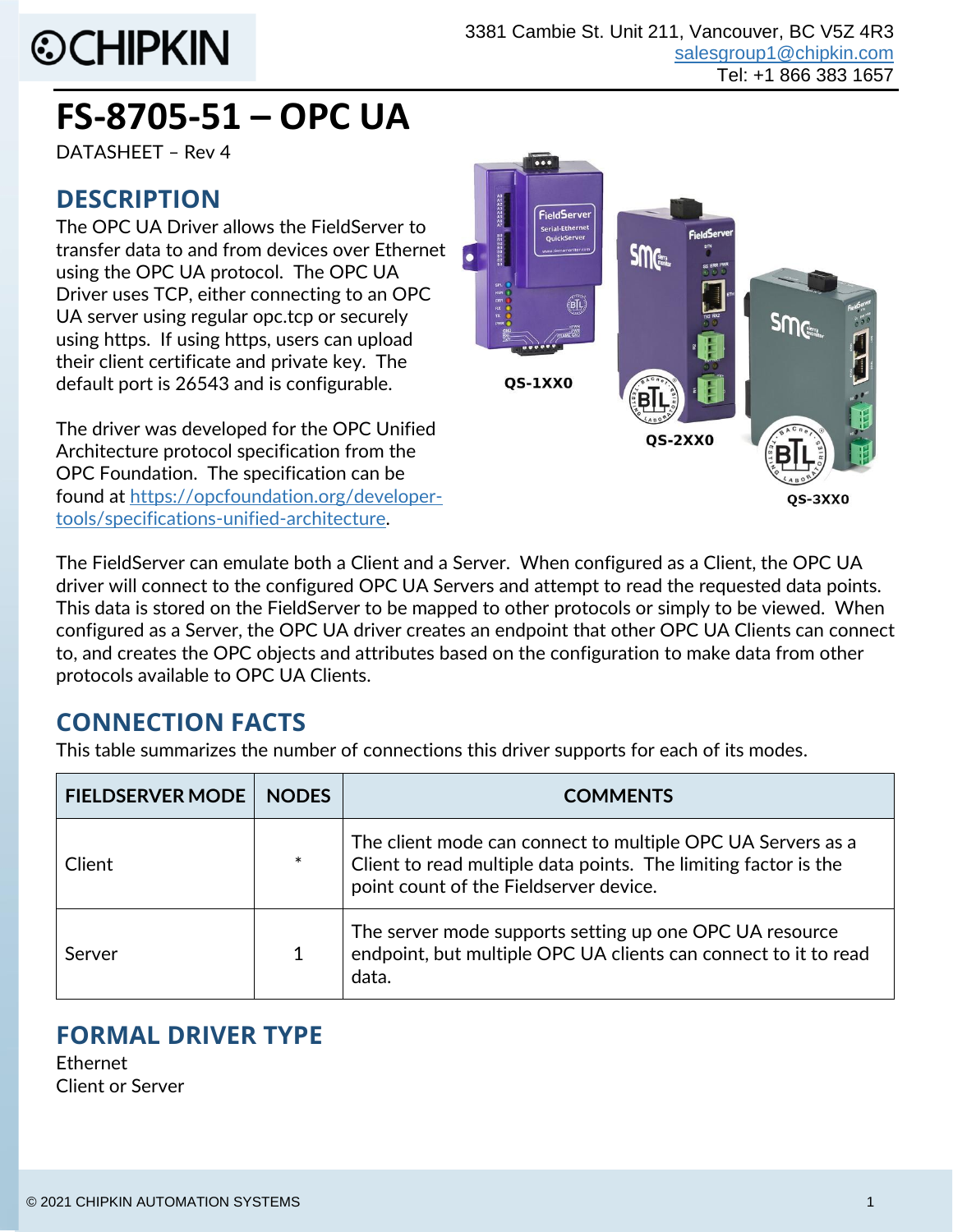#### **COMPATIBILITY**

| <b>FIELDSERVER MODEL</b> | <b>COMPATIBLE</b> |
|--------------------------|-------------------|
| QuickServer FS-QS-1xxx   | Yes               |
| QuickServer FS-QS-2xxx   | Yes               |
| QuickServer FS-QS-3xxx   | Yes               |

#### **CONNECTION INFORMATION**

Connection Type: Ethernet Ethernet Speeds Supported: 10Base-T, 100Base-T

#### **CONNECTION CONFIGURATIONS**

This block diagram lists common network connections that can monitor and/or serve OPCUA data using other protocols like Modbus® RTU/TCP, BACnet® and HTTP.

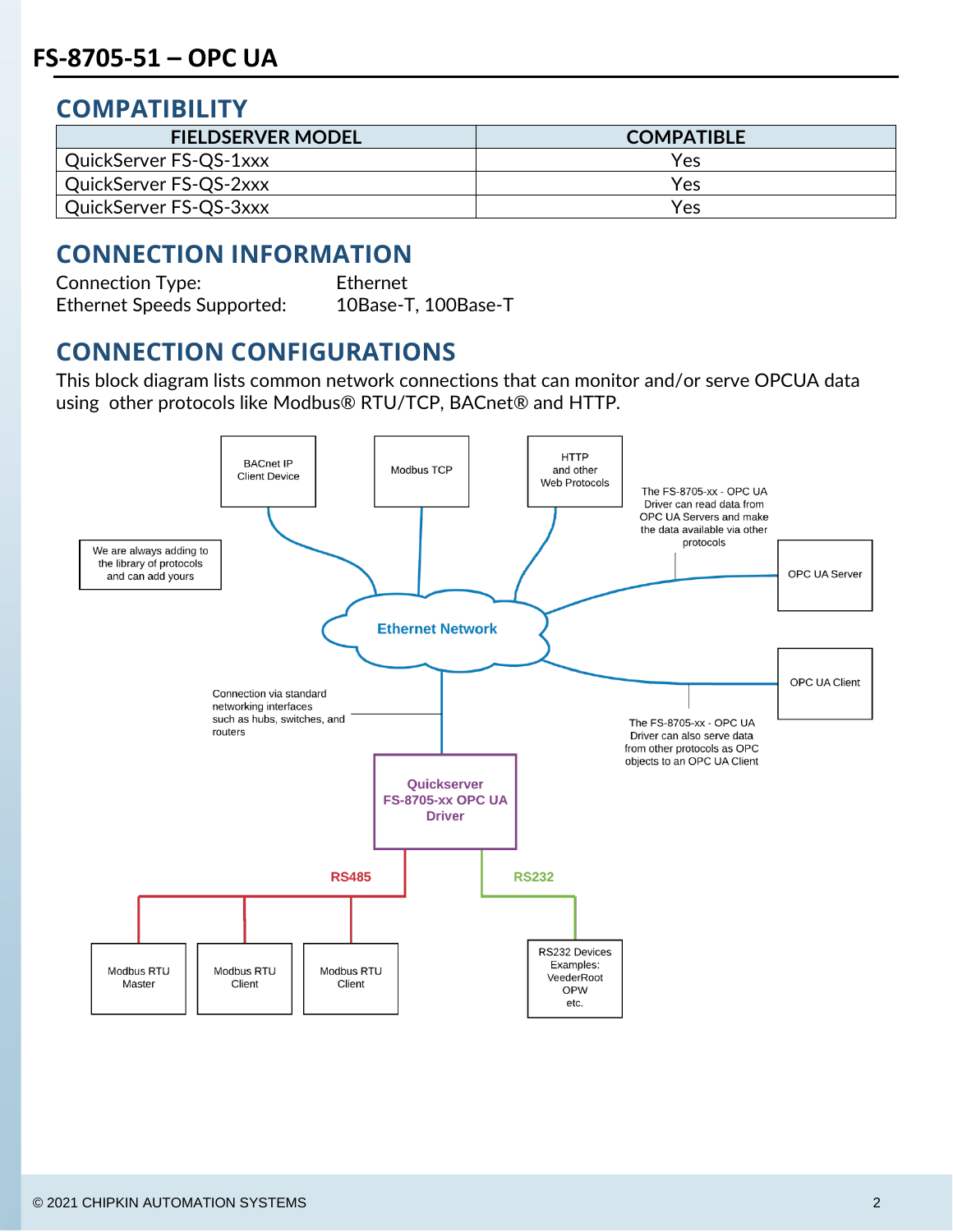## **COMMUNICATION FUNCTIONS**

#### **Supported Datatypes**

- 
- Boolean UInt64
- SByte Float
- 
- 
- 
- Int32 Guid
- 
- Null Int64
	-
	-
- Byte  **Double**
- Int16 String
- UInt16 DateTime
	-
- UInt32 ByteString

#### **Supported OPC Attribute Types**

The following is a list of attributes that can be read from an OPCUA object. The most common one will be the 'Value' attribute, but the OPCUA driver supports reading from the other attributes as well.

- 
- NodeClass Value
- BrowseName  **DataType**
- DisplayName ValueRank
- 
- 
- 
- 
- 
- InverseName Executable
- ContainsNoLoops

#### Client:

- Connect (using opc.tcp or https)
- CreateSession (with or without username and password)
- Read

Server:

- Read
- Write

\* The OPC UA Server does support not security certificates at this time.

- Nodeld EventNotifier
	-
	-
	-
- Description ArrayDimensions
- WriteMask AccessLevel
- UserWriteMask UserAccessLevel
- IsAbstract MinimumSamplingInterval
- Symmetric **•** Historizing
	-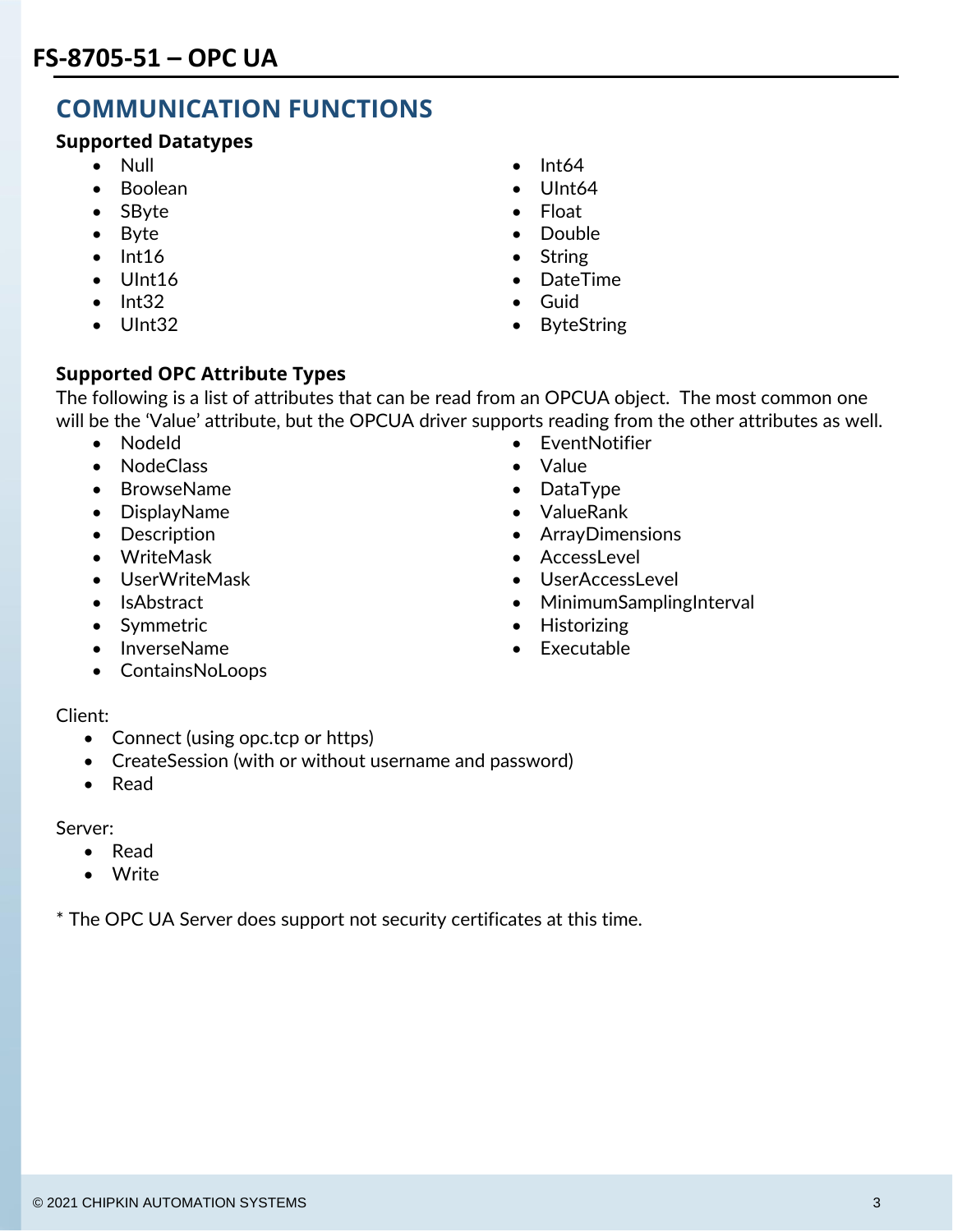#### **CUSTOMER SUPPORT**

OPCUA Driver for FieldServer was developed by Chipkin, and we are proud to provide support for our products. For technical support, sales and customer service, please call us at 1 (866) 383-1657.

Thanks for choosing Chipkin's products and integration services to meet your building and industrial automation requirements!

Chipkin™ is a building and industrial automation protocol expert. We develop, configure, install and support gateways (protocol converters), data loggers and remote monitor and controlling applications. Founded in October 2000, Chipkin provides expert solutions for converting BACnet®, Modbus®, and LonWorks®—to name just a few—and enabling interfaces for HVAC, fire, siren, intercom, lighting, transportation and fuel systems. The high-quality products we offer (including those from other vendors) interface with Simplex™, Notifier™, McQuay™, GE™ and many others—so you can rest assured that we will select the most appropriate solution for your application.

With Chipkin you are buying a solution. Our configuration expertise in this field combined with free BACnet and other tools ensure your success; and our customer support via phone, email and remote desktop tools means that we are there when you need us. Chipkin is a small responsive company, and we live or die by the quality of our service—and with offices in two time zones—we can provide support when you need it. Give us a call now!

#### **Sales and Customer Service**

Toll Free: +1 866 383 1657 Email: salesgroup1@chipkin.com

All contents are Copyright © 2000-2021 Chipkin Automation Systems Inc. All rights reserved. This document is Chipkin Public Information